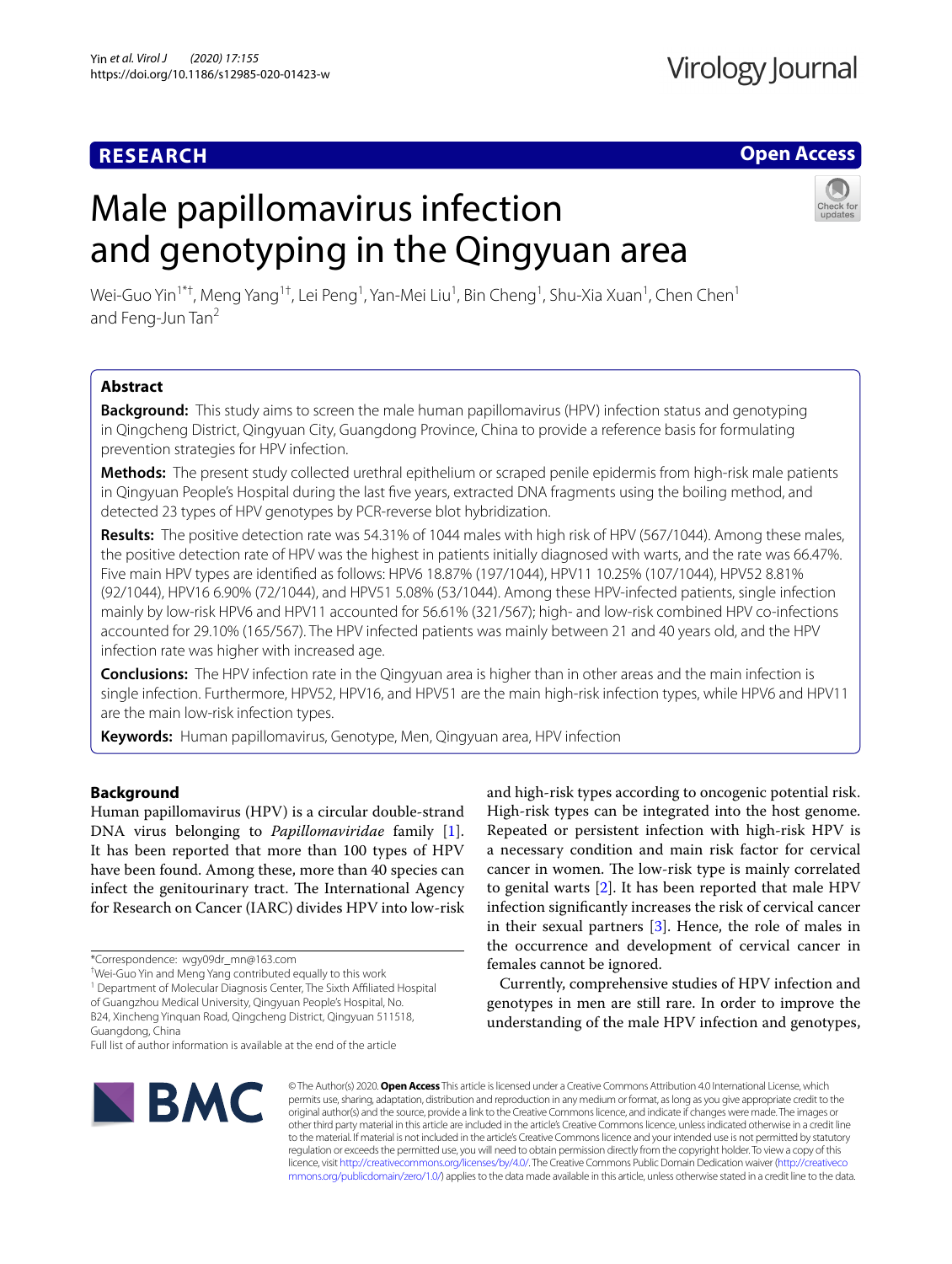here we screened the male human papillomavirus (HPV) infection status and genotyping in Qingyuan, China.

# **Materials and methods**

## **Objective of research**

This study was a retrospective trial. From January 2014 to September 2018, male patients with high-risk for HPV infection who were hospitalized and received a physical examination in Qingyuan People's Hospital were recruited in this study. These participants were hospitalized due to their disease. HPV infection can be divided into low-risk type and high-risk type according to the pathogenicity or carcinogenic risk. High-risk populations mainly include the following: (1) subjects with symptoms of urethritis, wrapping balanitis, etc.; (2) subjects with suspected condyloma acuminata, papules, and ulcers; and (3) subjects who are conscious of the symptoms of discomfort or have a physical examination. This study was conducted in accordance with the declaration of Helsinki and approved by the Ethics Committee of the Sixth Afliated Hospital of Guangzhou Medical University and Qingyuan People's Hospital. Informed consent was obtained from the patient or his guardian.

#### **Inclusion and exclusion criteria**

Inclusion criteria: (1) male patients; (2) patients over 14 years old; (3) high-risk populations for HPV infection. Exclusion criteria: (1) patients with incomplete clinical data; (2) patients with non-conforming specimen collection.

## **Sample collection**

Urethral epithelium or scraped penile epidermis were collected. Urethral swab was used to sample the urethral epithelium [\[4\]](#page-5-3). The swab was inserted  $\sim$  2 cm into the urethra and rotated 360 degrees while removing it. Subjects with verrucous vegetations were scraped with aseptic blades.Samples were placed in separate tubes containing Eagle Minimum Essential Medium, and immediately sent for examination. Specimens that could not be sent in time for examination were stored in a refrigerator at 4  $°C$  or  $-20$   $°C$ . All specimens were taken from patients in the hospital, and the hospital arranged special personnel to transport them, without any commercial organization to assist in transportation.

#### **Agents and instruments**

The HPV-DNA genotyping (23 types) detection reagent kit was purchased from Shenzhen Yaneng Biological Technology Co., Ltd, which includes 18 high-risk types (HPV16, 18, 31, 33, 35, 39, 45, 51, 52, 53, 56, 58, 59, 66, 68, 73, 83, and MM4) and fve low-risk types (HPV6,

 $11, 42, 43, 81,$  and  $82$ ). The main inspection instruments included the following: Life express PCR expander, which was purchased from Hangzhou Bioer Technology Co. Ltd.; YN-H18 semi-automatic nucleic acid molecular hybridometer, which was purchased from Yaneng BioSciences (Shenzhen).

## **DNA extraction**

One ml of sample containing medium was transferred to a 1.5-ml centrifuge tube and centrifuged for 10 min at a speed of 13,000 rpm. The liquid supernatant was discarded to retain the cell precipitate at the bottom of the tube. Then, 50  $\mu$ l of lytic solution was added to the suspended precipitate, centrifuged for 10 min at 13,000 rpm, and heated for 10 min to retain the liquid supernatant containing DNA sample for future use.

#### **PCR amplifcation and hybridization**

Five μl of the extracted DNA was taken for the PCR reaction under the following conditions: 50 °C for 15 min; 95 °C for 10 min; 94 °C for 10 s, 42 °C for 90 s, 72 °C for 30 s, 10 cycles; 94 °C for 10 s, 46 °C for 60 s, 72 °C for 20 s, 30 cycles; 72 °C for fve minutes. After amplifcation, the membrane strip was marked with the patient number and 2 mL of liquid A and all the corresponding PCR products were lightly shaken and hybridized at 51 °C for 30 min. Liquid A was discarded, 2 ml of liquid B was added and shaken gently for 10 min. Liquid B was then discarded, an incubation solution was prepared according to liquid  $A:POD = 2000:1$ , 2 ml of incubation solution was added to each flm strip and it was gently soaked at room temperature for 15 min. The incubation liquid was discarded, and each flm strip was washed at room temperature with liquid A and liquid C. The film was soaked in 2 ml color-developing liquid for 15 min. Then, 2 ml of deionized water was added into the discoloration solution, it was shaken gently for 3 min, and the results were observed. Result interpretation: (1) the IC site on the membrane strip had a signal interpreted as genotype positive in the corresponding position; (2) blue spots were found at one or more HPV genotypic sites, which were judged to be positive for the genotypic markers at the corresponding position; (3) there was no signal at the IC site on the membrane strip, or at the HPV genotyping site. The human ACTB (β-actin) gene was used as an internal reference. The positive control was the HPV-16 type plasmid, while the negative control was H<sub>2</sub>O. The controls (both internal reference β-globin and HPV-plasmids) were included in the kit. The testing reagent was provided by Shenzhen Yaneng biological company.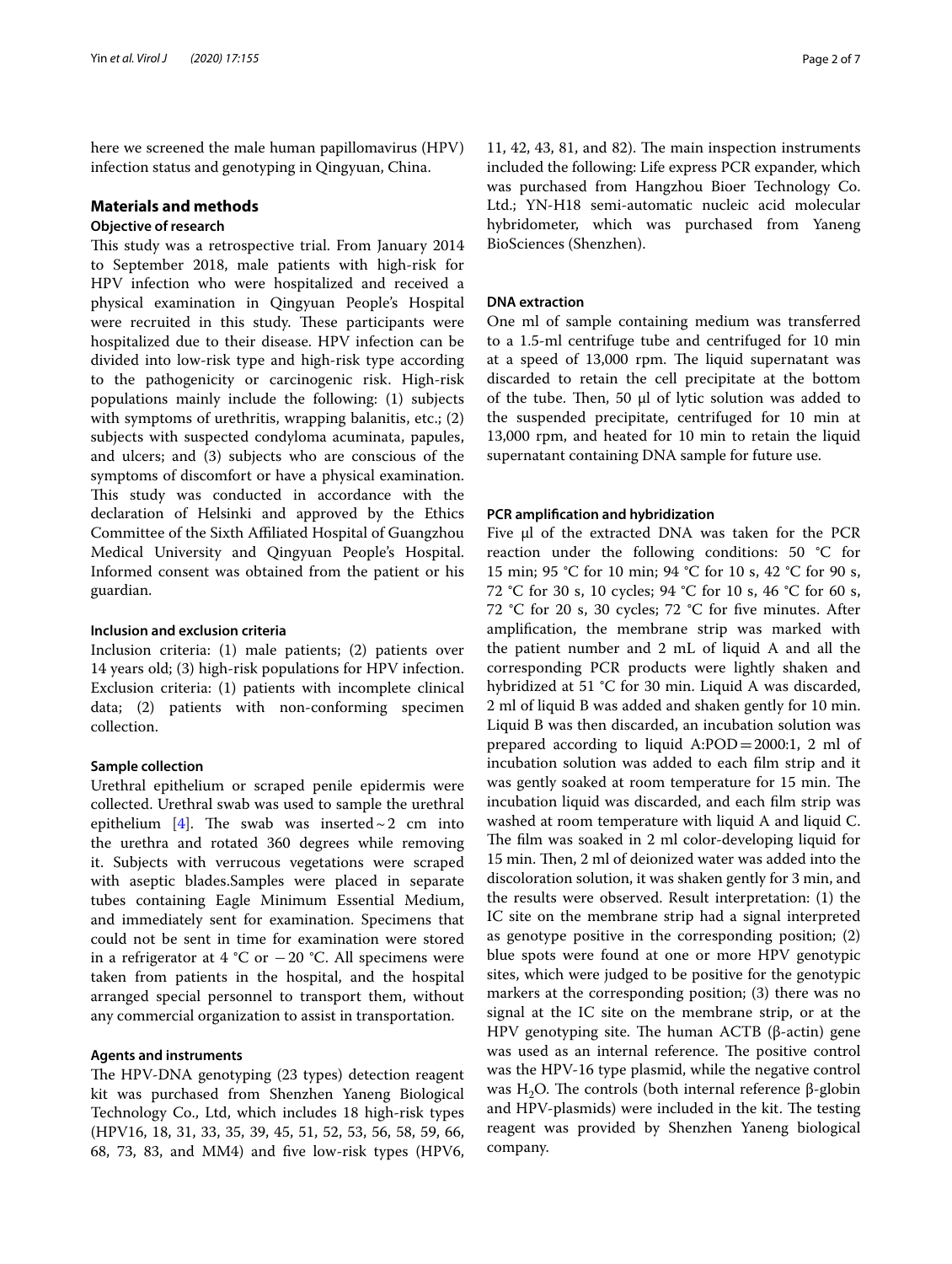## **Statistical analysis**

In the present study, EXCEL 2007 was used to collate and draw the charts, SPSS 17.0 statistical software was used to process the data, and the measurement data were expressed as  $mean \pm standard$  deviation. The enumeration data were expressed as percentages (%). It was considered that  $P < 0.05$  means that the difference was statistically signifcant.

## **Results**

#### **The relationship of HPV infection and age**

In the present study, a total of 1044 male patients were involved in the detection of HPV genotyping. The age of these subjects ranged from 15 years old to 83 years old and the infection rate of HPV in each age group was above 50%. The overall trend of the HPV infection rate increased with age. Among these positive infections, the majority of infected subjects were within 21–40 years old, accounting for more than 70% of the infected population. The specific results are presented in Table [1](#page-2-0).

#### **HPV infection rate**

Among the 1044 male high-risk subjects, 567 infected subjects were detected and the infection rate was 54.31%. The HPV infection rate for high-risk types, low-risk types, and high- and low-risk types co-infections was 32.09%, 38.80%, and 29.10% respectively.

#### **Distribution of subtypes of HPV‑infected subjects**

There were 23 genotypes in the 567 HPV-infected subjects. Among these, HPV52 was the most high-risk subtype with the highest detection rate (8.81%), and this was followed by the HPV16 (6.90%), HPV51 (5.08%), HPV68  $(4.12%)$ , and HPV58  $(3.26%)$  subtypes. The lowrisk subtypes with high detection rates were HPV6 (18.87%), HPV11 (10.25%), HPV42 (5.36%), and HPV43 (4.78%) (Table [2](#page-2-1)).

## <span id="page-2-0"></span>**Table 1 Age distribution and constituent ratio of HPV infected subjects**

| Age<br>n          |     | <b>Positive</b><br>case (n) | <b>HPV</b> detection<br>rate $(\%)$ | Constituent<br>ratio (%) |  |
|-------------------|-----|-----------------------------|-------------------------------------|--------------------------|--|
| $\leq$ 20 (years) | 53  | 29                          | 54.72                               | 5.11                     |  |
| $21-30$ (years)   | 442 | 243                         | 54.98                               | 42.86                    |  |
| $31-40$ (years)   | 350 | 186                         | 53.14                               | 32.80                    |  |
| $41-50$ (years)   | 147 | 76                          | 51.70                               | 13.40                    |  |
| $51 - 60$ (years) | 43  | 26                          | 60.46                               | 4.59                     |  |
| $\geq 61$ (years) | 9   | 7                           | 77.78                               | 1.23                     |  |

*HPV* human papillomavirus

## <span id="page-2-1"></span>**Table 2 Detection rate of the 23 types of HPV in the male high risk population**

| Genotypes         | Positive case (n) | <b>Detection</b><br>rate (%) |  |
|-------------------|-------------------|------------------------------|--|
| High-risk subtype | 468               | 44.83                        |  |
| HPV16             | 72                | 6.90                         |  |
| HPV18             | 24                | 2.30                         |  |
| HPV31             | 10                | 0.96                         |  |
| HPV33             | 17                | 1.63                         |  |
| HPV35             | 10                | 0.96                         |  |
| HPV39             | 22                | 2.11                         |  |
| HPV45             | 5                 | 0.48                         |  |
| HPV51             | 53                | 5.08                         |  |
| HPV52             | 92                | 8.81                         |  |
| HPV53             | 32                | 3.07                         |  |
| HPV56             | 12                | 1.15                         |  |
| HPV58             | 34                | 3.26                         |  |
| HPV59             | 19                | 1.82                         |  |
| <b>HPV66</b>      | 15                | 1.44                         |  |
| HPV68             | 43                | 4.12                         |  |
| HPV73             | 6                 | 0.57                         |  |
| HPV82             | $\overline{2}$    | 0.19                         |  |
| Low-risk subtype  | 458               | 43.87                        |  |
| HPV6              | 197               | 18.87                        |  |
| HPV11             | 107               | 10.25                        |  |
| HPV42             | 56                | 5.36                         |  |
| HPV43             | 50                | 4.79                         |  |
| HPV81             | 44                | 4.22                         |  |
| HPV83             | $\overline{4}$    | 0.38                         |  |

*HPV* human papillomavirus

## **Distribution of multiple HPV infections**

Among the 567 HPV-infected subjects, the constituent ratio for single HPV infection was 56.61%, which were mainly low-risk HPV6 and HPV11, followed by HPV52, HPV16, HPV42, HPV51, etc. The ratio for double HPV co-infection was 26.63%, and the ratio for high- and lowrisk mixed co-infection was 16.40%. The ratio for highand low-risk mixed infection in multiple infections was 12.70%, and the ratio for low-risk co-infection subjects was very low, only 0.88% (Table [3\)](#page-3-0).

151 people were infected with 2 types of HPV. 59 patients were screened by physical examination, among whom 25 (43.86%) were aged 21–30 years. HPV6, HP81 and HP11 were the most common types, with 20 patients (35.09%), 9 patients (15.79%) and 8 patients (14.04%), respectively. 54 patients were diagnosed with warts, 21 of them were the ages of 31–40 years (38.89%). HPV6, HPV11 and HPV16 were the three common types, account for 25 patients (46.3%), 15 patients (27.78%) and 8 (14.81%) patients, respectively. Compared with the physical examination population, patients with clinical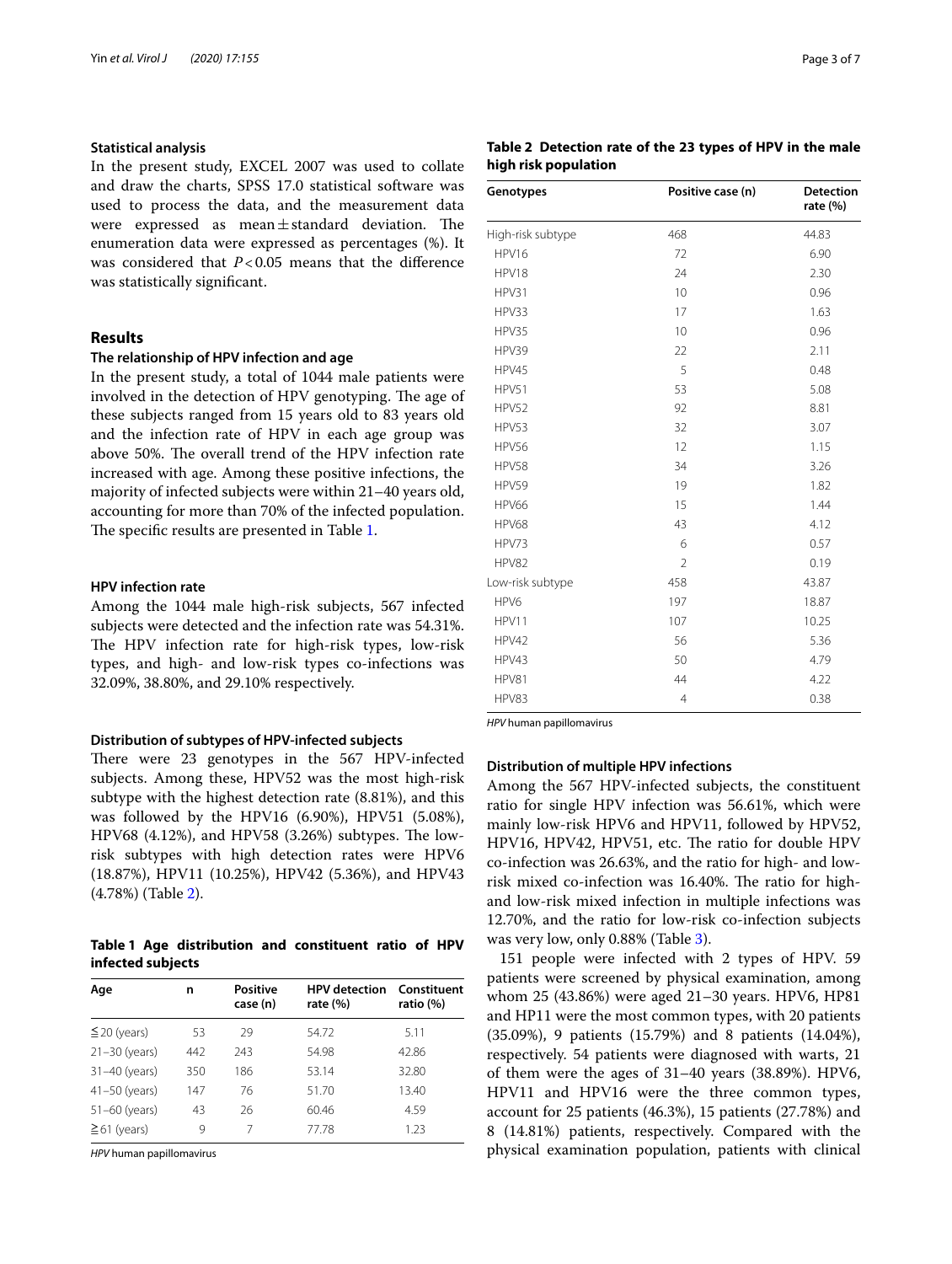<span id="page-3-0"></span>**Table 3 Distribution of single infection and multiple infection in the HPV subtypes**

| <b>Type</b>                 | Positive case (n) | Constituent<br>ratio (%) |  |
|-----------------------------|-------------------|--------------------------|--|
| Single infection            | 321               | 56.61                    |  |
| Single high-risk            | 131               | 23.10                    |  |
| Single low-risk             | 190               | 33.51                    |  |
| Double infection            | 151               | 26.63                    |  |
| Double high-risk            | 33                | 5.82                     |  |
| Double low-risk             | 25                | 4.41                     |  |
| Double high- and low-risk   | 93                | 16.40                    |  |
| Multiple infection          | 95                | 16.75                    |  |
| Multiple high-risk          | 18                | 3.17                     |  |
| Multiple low-risk           | 5                 | 0.88                     |  |
| Multiple high- and low-risk | 72                | 12.70                    |  |

*HPV* human papillomavirus

diagnosis of warts had higher detection frequency of HPV16. The other diagnostic types included foreskin glanthitis, skin infection, dermatitis, urethritis in a total of 38 people (Table [4\)](#page-3-1).

There were 95 people with three or more types of HPV infection. About half of them (46 patients) were

<span id="page-3-1"></span>**Table 4 The ratio and relationship of HPV co-infection types**

clinically diagnosed with warts, of whom 28 patients (60.87%) were aged 21–30 years. Among them, 25 cases (54.35%) contained HPV6, 16 cases (34.78%) contained HPV11, and 7 cases (15.22%) combined with HPV6 and HP11. Physical examination screened 26 patients with 3 or mor types of HPV co-infections. Nine of them were aged 21–30 years, accounting for 39.13%. There were 14 patients (60.87%) contained HPV52 and 9 patients (39.13%) with HPV6. The remaining 23 cases were clinically diagnosed with skin infection, urethritis, paraphernalitis, skin rash, prostatitis and other related diseases, accounting for 24.21% (Table [4\)](#page-3-1).

## **Clinical manifestations of study participants**

In this study, we found that the clinical signs of HPV infection included warts, dermatitis, acroposthitis, urethritis, rash, and prostatitis. Warts are skin-surface vegetations caused by the human papillomavirus. Dermatitis is a general term for inflammatory skin disorders caused by a variety of internal, external, or noninfectious factors. Acroposthitis is the infammation of the foreskin's inside surface and the penis head. A rash is a skin lesion that can take many forms, from simple skincolor changes to skin-surface bulges or blisters. Urethritis is a common disease that refers to infammation of the

| <b>Coninfection type</b>        | Diagnosis type       | Cases | Ratio (%) | <b>Common types</b><br>in co-infection | Cases          | Ratio (%) |
|---------------------------------|----------------------|-------|-----------|----------------------------------------|----------------|-----------|
| 2-types<br>$(151 \text{ case})$ | Physical examination | 59    | 39.07     | HPV6                                   | 20             | 35.09     |
|                                 |                      |       |           | HPV11                                  | 8              | 14.04     |
|                                 |                      |       |           | HPV81                                  | 9              | 15.79     |
|                                 |                      |       |           | HPV6 and HPV81                         | $\overline{2}$ | 3.51      |
|                                 |                      |       |           | Other                                  | 24             | 42.11     |
|                                 | Wart                 |       |           | HPV6                                   | 25             | 46.30     |
|                                 |                      |       |           | HPV11                                  | 15             | 27.78     |
|                                 |                      |       |           | HPV16                                  | 8              | 14.81     |
|                                 |                      |       |           | HPV6 and HPV11                         | $\overline{2}$ | 3.70      |
|                                 |                      |       |           | HPV6 and HPV16                         | $\overline{2}$ | 3.70      |
|                                 |                      |       |           | HPV11 and HPV16                        | $\overline{4}$ | 7.41      |
|                                 |                      |       |           | Other                                  | 14             | 25.93     |
|                                 | Other                | 38    | 25.17     |                                        |                |           |
| $\geq$ 3-types                  | Wart                 | 46    | 48.42     | HPV6                                   | 25             | 54.35     |
| $(95 \text{ cases})$            |                      |       |           | HPV11                                  | 16             | 34.78     |
|                                 |                      |       |           | HPV6 and HPV11                         | $\overline{7}$ | 15.22     |
|                                 |                      |       |           | other                                  | 12             | 26.09     |
|                                 | Physical examination | 26    | 27.37     | HPV6                                   | 9              | 39.13     |
|                                 |                      |       |           | HPV52                                  | 14             | 60.87     |
|                                 |                      |       |           | HPV6 and HPV52                         | 5              | 21.74     |
|                                 |                      |       |           | other                                  | 8              | 34.78     |
|                                 | Other                | 23    | 24.21     |                                        |                |           |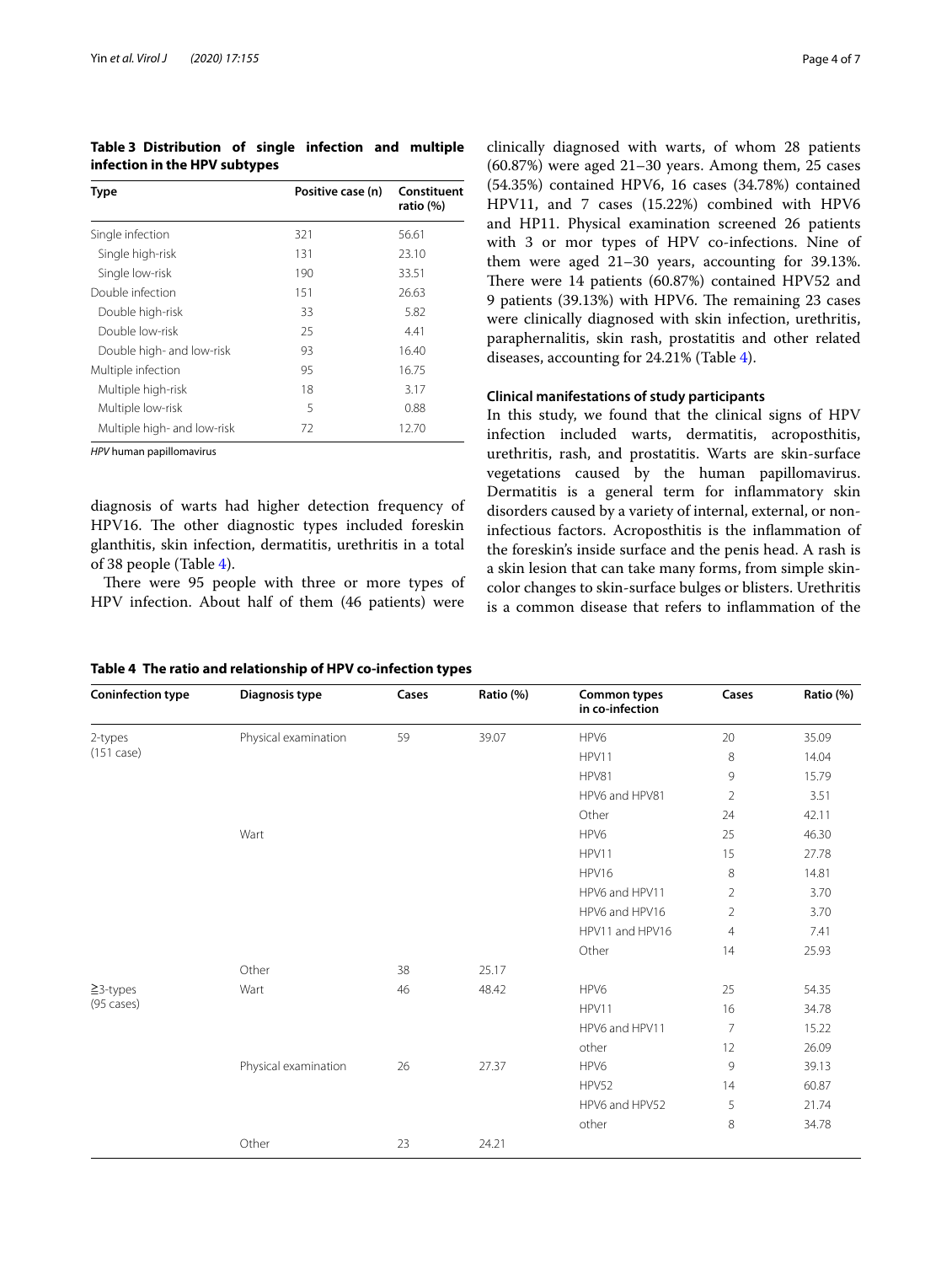urethral mucosa. Prostatitis (prostatitis) refers to prostate disease caused by a variety of complex causes, with urethral stimulation symptoms and chronic pelvic pain as the main clinical manifestations. The positive detection rate of patients with clinical manifestations was the highest, reaching 66.47% (Table [5\)](#page-4-0).

#### **Discussion**

HPV is closely correlated to a variety of diseases and is one of the more frequent DNA oncoviruses at present. Furthermore, 5.5% of cancers worldwide are associated with HPV infection [\[5](#page-5-4)]. HPV infection is commonly detected in clinics and is one of the most common sexually transmitted diseases, especially in the skin and anal genitalia. Considering the severity of HPV, the rapid and accurate detection of HPV infection through genotyping is of great signifcance for the prevention and treatment of HPV-related diseases. These amplified products were crossed with 17 types of high-risk type and six types of low-risk typing probes on the fxed membrane strip by PCR-reverse blot hybridization. A total of 23 kinds of HPV subtypes common in clinic can be typed simultaneously. This method has the advantages of high accuracy, strong specifcity, and high sensitivity. This has been widely used in the typing detection of HPV infection [[6\]](#page-5-5).

HPV was epitheliophilic and preferentially infects squamous epithelium rather than columnar, cubed, or transitional epithelium. Therefore, the head of the penis, the body of the penis and the scrotum, the urethral orifce were common sites of HPV infection. A previous study by Ni et al*.* [[7\]](#page-5-6) identifed 43.7% HPV infection rate in the tumor tissues of male patients with head and neck squamous cell carcinoma. Chen et al. [[8\]](#page-6-0) reported that the male HPV infection rate in a clinic in Shanghai was 47.8% by sampling scrotum or penis. In addition, Luo

<span id="page-4-0"></span>**Table 5 Detection rate of HPV in patients with diferent clinical symptoms**

| <b>Diagnostic</b><br>classification | n   | Positive<br>case (n) | Positive rate (%) Constituent | ratio (%) |
|-------------------------------------|-----|----------------------|-------------------------------|-----------|
| Wart                                | 340 | 226                  | 66.47                         | 39.86     |
| Dermatitis                          | 117 | 52                   | 44.44                         | 9.17      |
| Acroposthitis                       | 48  | 24                   | 50.00                         | 4.23      |
| Urethritis                          | 36  | 19                   | 52.78                         | 3.35      |
| Rash                                | 33  | 9                    | 27.27                         | 1.59      |
| Prostatitis                         | 23  | 7                    | 30.43                         | 1.23      |
| Others                              | 51  | 25                   | 49.02                         | 4.41      |

Wart was defned as skin surface vegetations caused by the human papillomavirus

*HPV* human papillomavirus

et al. [[9\]](#page-6-1) reported that the infection rate of male HPV in the Guangdong area was 57.8%. In this paper, the HPVtyping of urethral epithelium or scraped penile epidermis from 1044 male outpatients in Qingyuan District was carried out and the total infection rate was 54.31% under our sampling methods.

Among the 567 HPV-infected subjects, the single HPVtype infection was dominant (56.61%) and signifcantly higher than that of the double infection (26.63%) and multiple infection (16.75%). HPV6 and HPV11 were most common HPV subtypes.Although HPV6 and/or HPV11 are mostly latent infections in the genitalia and usually do not show clinical symptoms, these are the dominant genotypes that cause condyloma acuminata in countries around the world  $[10-13]$  $[10-13]$ . The high-risk subtypes of HPV play an important role in the development of penis cancer  $[11]$  $[11]$ . Infection with multiple HPV subtypes would increase the risk of abnormal proliferation and canceration of infected cells  $[14–16]$  $[14–16]$  $[14–16]$  $[14–16]$ . Therefore, it is necessary to reduce the risk of carcinogenesis of infected tissues by increasing the frequency of followups, performing regular pathological examinations for pathological tissues, or strengthening the treatment for high-risk HPV-infected subjects and multiple HPV subtypes (including high-risk subtypes) [[17](#page-6-7)].

In the present study, it was found that the positive rate of HPV in vegetation was the highest, followed by prepuce glans and uremitis. It was reported that the initial clinical manifestations of HPV virus in Chinese men are often condyloma acuminata, which is vegetations on the genital surface. Condyloma acuminata are most common in the genitals and anus. The color and size of skin lesions vary according to the course of disease  $[18]$  $[18]$  $[18]$ . At first, it presents as small, reddish papules. Then, the size gradually expands, the number increases, and the color gradually changes to grayish white or brown-black. The incubation period varies from two weeks to eight months, with an average incubation period of  $2-3$  months. There are three routes of infection: sexual contact infection, indirect contact infection, and mother-to-child vertical infection [[19](#page-6-9)]. In order to cut the routes of transmission, controlling the source of HPV infection is the key step. Only foreign vaccines have been approved for use in China. Preventive vaccines produced in China have not yet been listed, and phase III clinical trials are still under way. HPV patients also need secondary prevention, and there is no specifc method to cure HPV virus. At present the most important mode of treatment is to remove the local hyperplastic warts, which is efective, simple, safe, and scar-free [[20\]](#page-6-10). HPV can also be treated by physical therapy, medicine, and vaccine. In China, in addition to a healthy lifestyle and vaccination, the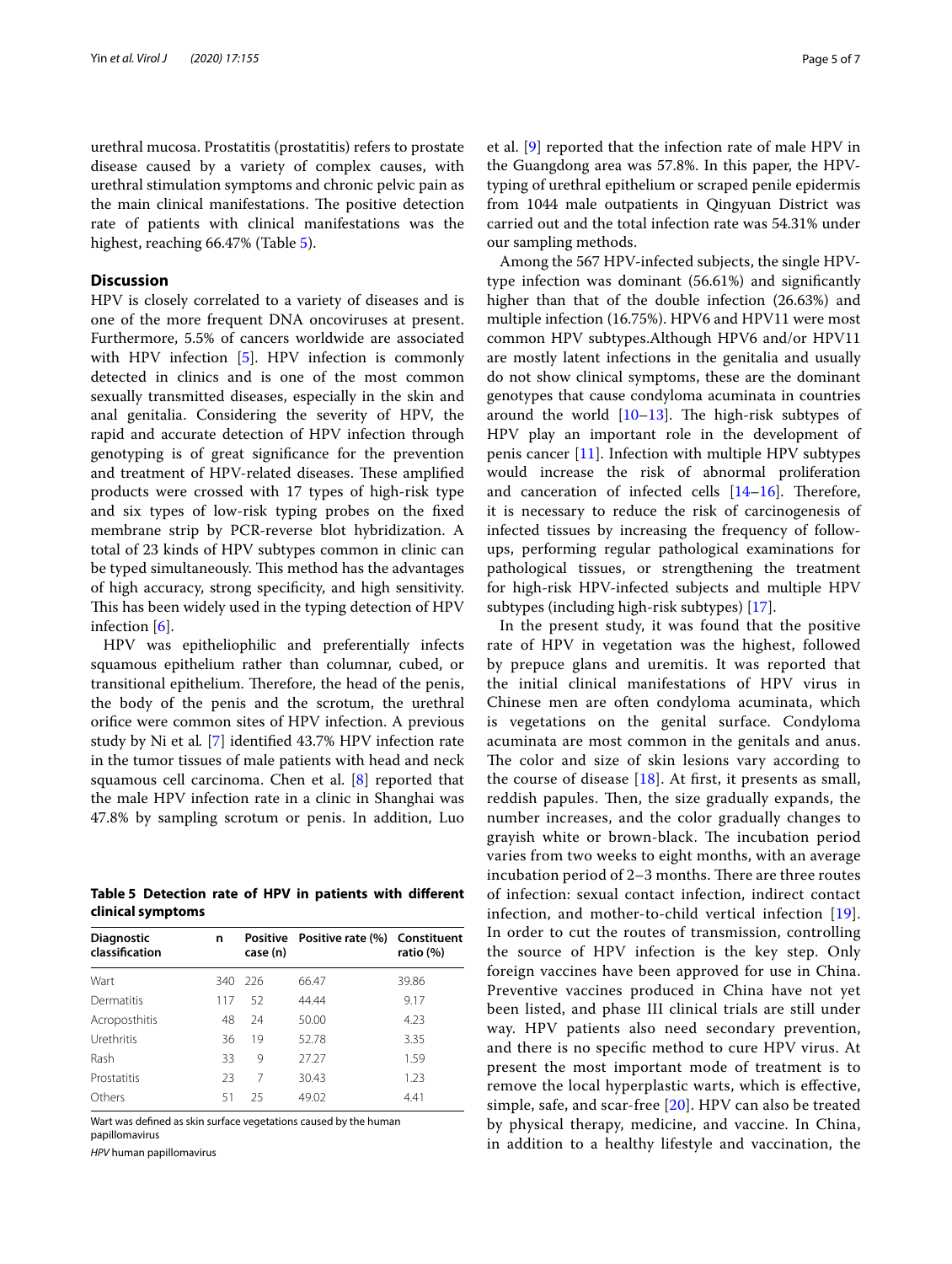prevention of HPV infection is performed mainly through uterine screening for primary prevention [[21](#page-6-11)]. However, whether this would be applicable to men and cover the most prevalent genotypes remains unknown and requires further research in the future.

The infection rate of HPV in male patients with venereal disease in the Qingyuan District was high and mainly consisted of low-risk HPV or single-type HPV infections. Patients who were positive for HPV were mainly in the age group of 21–50 years old, and the detection rate was higher in the age group of over 50 years old. HPV52, HPV16, and HPV51 were the three main high-risk HPV types in the region. HPV6, HPV11, and HPV42 were the three main low-risk HPV types in the region. Since there are regional diferences in the distribution of male HPV infection types [\[22](#page-6-12), [23\]](#page-6-13), mastering the HPV infection of male patients in local sexually transmitted disease (STD) clinics plays an important role in the monitoring of diseases caused by HPV. In clinical work, in addition to actively treating skin lesions, such as condyloma acuminate, in HPV-infected subjects, especially those with high-risk and multiple HPV infections, close follow-ups should be conducted for a long period of time. This can not only reduce the incidence of penile cancer but also efectively reduce the risk of condyloma acuminatum or cervical cancer.

There remain limitations in the present study. First, the present study was a retrospective study, and not a randomized controlled trial, and no blinding method was established. Therefore, there is still a risk of bias due to causes such as the difering severity of the patient's disease, the difering duration of the disease, and the previous use of various drugs. Second, the present study is a single-center clinical study. Hence, there is still a need to carry out multicenter clinical studies.

## **Conclusion**

HPV infection in the Qingyuan District was higher than in other areas, and single infection was the main infection type. HPV52, HPV16 and HPV51 were the major highrisk infection types, and HPV6 and HPV11 were the major low-risk infection types. Therefore, male patients need to regularly check the reproductive tract to reduce the incidence of genital tumors.

#### **Abbreviations**

HPV: Human papillomavirus; IARC: International Agency for Research on Cancer; STD: Sexually transmitted disease.

#### **Acknowledgements**

We would like to acknowledge the hard and dedicated work of all the staff that implemented the intervention and evaluation components of the study.

#### **Authors' contributions**

WGY and MY conceived the idea, conceptualized the study, and drafted the manuscript. LP, YML, BC and SXX collected the data. CC and FJT analysed the data. All authors read and approved the fnal manuscript.

#### **Funding**

This work was supported by Qingyuan Industrial Technology Research and Development Special Funds (No.2017A021); Natural Science Foundation of Guangdong Province (No.2018A030307065); Qingyuan Science and Technology Program Funding in Disease Prevention and Treatment (No.2019A035).

#### **Availability of data and materials**

The datasets generated and/or analysed during the current study are not publicly available due to the lack of an online platform but are available from the corresponding author on reasonable request.

#### **Ethics approval and consent to participate**

This study was conducted in accordance with the declaration of Helsinki and approved by the Ethics Committee of the Sixth Affiliated Hospital of Guangzhou Medical University & Qingyuan People's Hospital. Informed consent was obtained from the patient or his guardian.

## **Consent for publication**

Not applicable.

#### **Competing interests**

The authors declare that they have no competing interests.

#### **Author details**

<sup>1</sup> Department of Molecular Diagnosis Center, The Sixth Affiliated Hospital of Guangzhou Medical University, Qingyuan People's Hospital, No. B24, Xincheng Yinquan Road, Qingcheng District, Qingyuan 511518, Guangdong, China. <sup>2</sup> Otorhinolaryngology, The Sixth Afliated Hospital of Guangzhou Medical University, Qingyuan People's Hospital, Guangdong 511518, Qingyuan, China.

#### Received: 3 December 2019 Accepted: 30 September 2020 Published online: 16 October 2020

#### **References**

- <span id="page-5-0"></span>1. Lefkowitz EJ, Dempsey DM, Hendrickson RC, Orton RJ, Siddell SG, Smith DB. Virus taxonomy: the database of the International Committee on Taxonomy of Viruses (ICTV). Nucleic Acids Res. 2018;46(D1):D708– D717717.<https://doi.org/10.1093/nar/gkx932>.
- <span id="page-5-1"></span>2. Harden ME, Munger K. Human papillomavirus molecular biology. Mutat Res Rev Mutat Res. 2017;772:3–12. [https://doi.org/10.1016/j.mrrev](https://doi.org/10.1016/j.mrrev.2016.07.002) [.2016.07.002.](https://doi.org/10.1016/j.mrrev.2016.07.002)
- <span id="page-5-2"></span>3. Fogarty M. Cervical cancer: the HPV virus and the high-risk male. Oncology Times Uk. 2007;4(9):9–10. [https://doi.org/10.1097/01434893-](https://doi.org/10.1097/01434893-200709000-00010)[200709000-00010](https://doi.org/10.1097/01434893-200709000-00010).
- <span id="page-5-3"></span>4. Giuliano AR, Nielson CM, Flores R, Dunne EF, Abrahamsen M, Papenfuss MR, Markowitz LE, Smith D, Harris RB. The optimal anatomic sites for sampling heterosexual men for human papillomavirus (HPV) detection: the HPV detection in men study. J Infect Dis. 2007;196(8):1146–52. [https](https://doi.org/10.1086/521629) [://doi.org/10.1086/521629.](https://doi.org/10.1086/521629)
- <span id="page-5-4"></span>5. Schottenfeld D, Beebe-Dimmer JL. Advances in cancer epidemiology:understanding causal mechanisms and the evidence for implementing interventions. Annu Rev Public Health. 2005;26(1):37–60. <https://doi.org/10.1146/annurev.publhealth.26.021304.144402>.
- <span id="page-5-5"></span>6. Else EA, Swoyer R, Zhang Y, Taddeo FJ, Bryan JT, Lawson J, Van Hyfte I, Roberts CC. Comparison of real-time multiplex human papillomavirus (HPV) PCR assays with INNO-LiPA HPV genotyping extra assay. J Clin Microbiol. 2011;49(5):1907–12. <https://doi.org/10.1128/JCM.00236-10>.
- <span id="page-5-6"></span>7. Ni G, Huang K, Luan Y, Cao Z, Chen S, Ma B, Yuan J, Wu X, Chen G, Wang T, Li H, Walton S, Liu F, Chen B, Wang Y, Pan X, Liu X, Frazer IH. Human papillomavirus infection among head and neck squamous cell